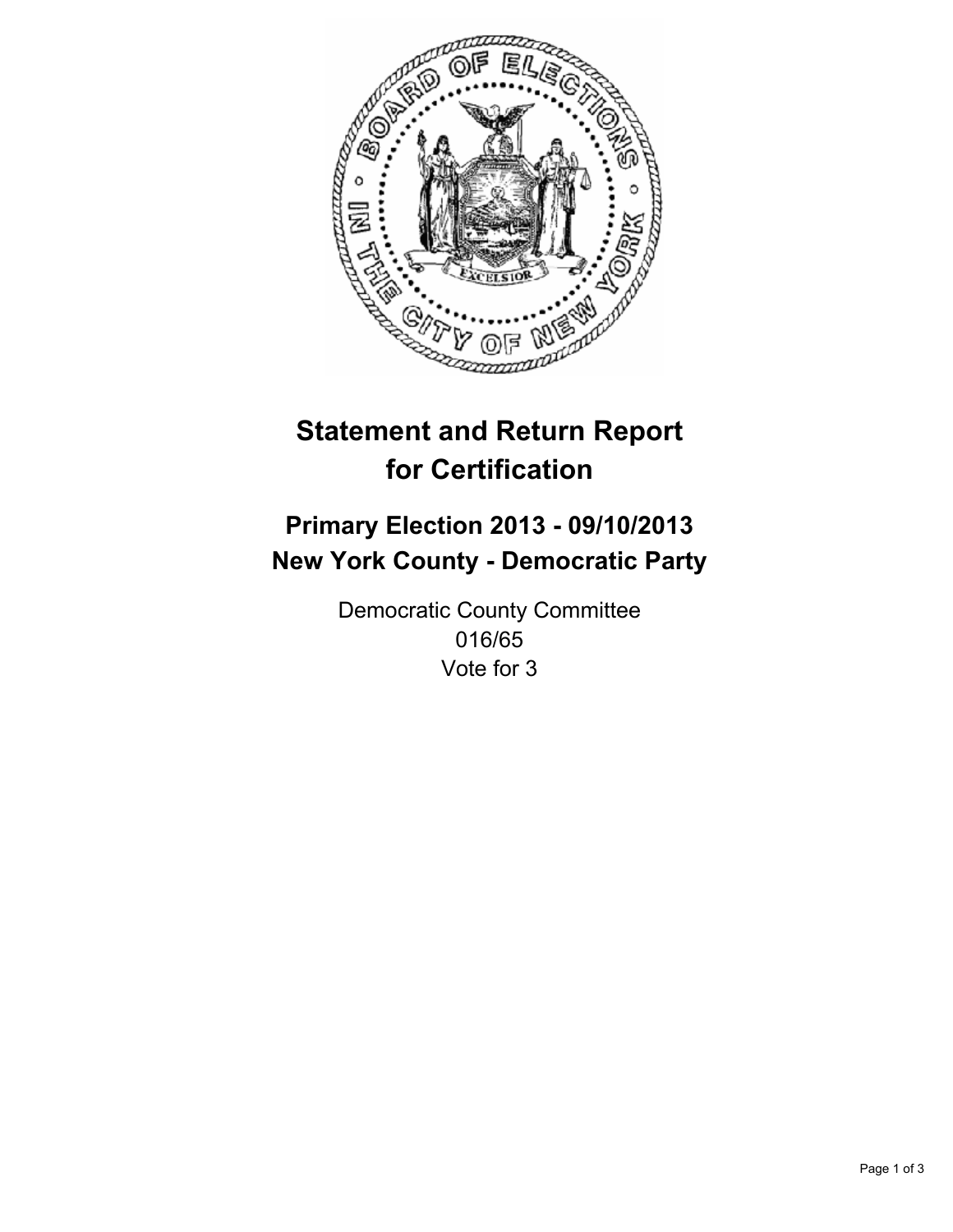

### **Assembly District 65**

| ABSENTEE/MILITARY<br><b>FEDERAL</b><br>SPECIAL PRESIDENTIAL<br><b>AFFIDAVIT</b><br>ROSALIE JOSEPH<br>DARREN R. MARKS<br><b>JOHN PINTO</b><br>THOMAS S. GOODKIND | <b>EMERGENCY</b>   | 8   |
|-----------------------------------------------------------------------------------------------------------------------------------------------------------------|--------------------|-----|
|                                                                                                                                                                 |                    | 9   |
|                                                                                                                                                                 |                    | 0   |
|                                                                                                                                                                 |                    | 0   |
|                                                                                                                                                                 |                    | 4   |
|                                                                                                                                                                 |                    | 90  |
|                                                                                                                                                                 |                    | 36  |
|                                                                                                                                                                 |                    | 38  |
|                                                                                                                                                                 |                    | 66  |
|                                                                                                                                                                 | <b>Total Votes</b> | 230 |